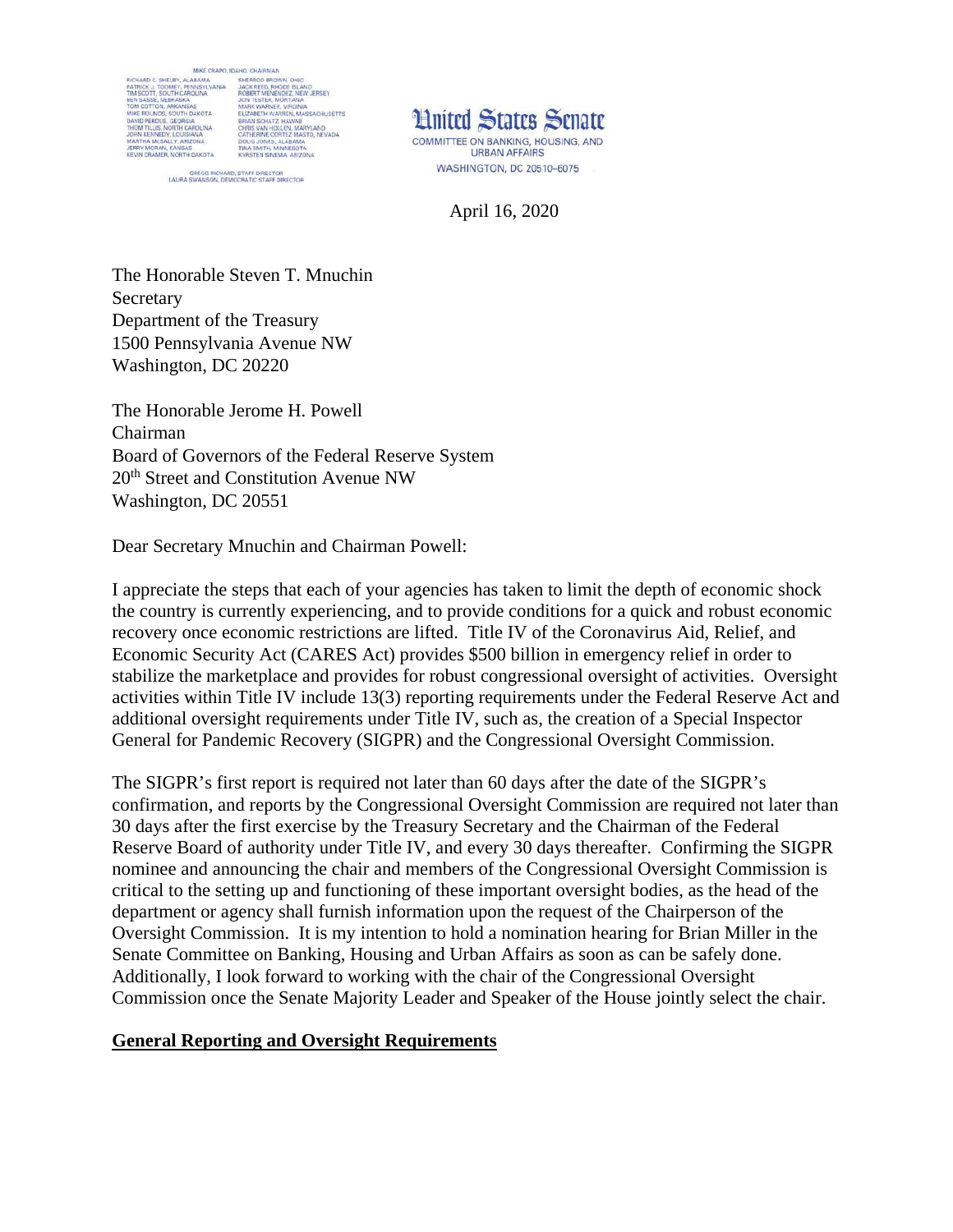As noted above, Title IV sets forth several reporting and oversight requirements to be completed by the Secretary of the Treasury and the Federal Reserve Board. Reporting and oversight requirements under section 4026 include, but are not limited to, the following:

- The Federal Reserve is required, with respect to any program or facility described under section 4003(b)(4), to provide to the Senate Banking Committee and House Financial Services Committee reports required under section 13(3) of the Federal Reserve Act not later than seven days after the Federal Reserve authorizes a new facility or other financial assistance in accordance with 13(3)(C)(i) of the Federal Reserve Act, and once every 30 days with respect to outstanding loans or financial assistance. No later than seven days after submitting such report, the Federal Reserve is required to publish the report to its website. Additional 13(3) requirements are set forth in the Federal Reserve Act;
- The Treasury Secretary is required to publish on Treasury's website within 72 hours after any transaction under paragraphs (1), (2), or (3) of section 4003(b) a plain language description of the transaction, the amount of the loan or loan guarantee, the interest rate, conditions, and any other material or financial terms associated with the transaction, and a copy of the relevant and final term sheet and contract;
- The Treasury Secretary is required to submit not later than seven days after making any loan or loan guarantee under paragraphs (1), (2), or (3) of section 4003(b) to the Chairmen and Ranking Members of the Senate Banking Committee, Senate Finance Committee, House Financial Services Committee, and House Ways and Means Committee a report summarizing specific information related to such loans and loan guarantees, and to publish a summary of such information on the Treasury's website within seven days after submitted such reports to Congress, as well as publish on the Treasury's website a report summarizing such information every 30 days while a loan or loan guarantee is outstanding;
- The Treasury Secretary and Chairman of the Federal Reserve are required to testify on a quarterly basis before the Senate Banking Committee and House Financial Services Committee regarding the Treasury's obligations, and transactions entered into, under the CARES Act; and
- The Comptroller General of the United States is required to conduct a study on the loans, loan guarantees and other investments under section 4003, and not later than nine months after enactment of the CARES Act, and over specified periods thereafter submit to several House and Senate Committees a report on the loans, loan guarantees and other investments made under the CARES Act.

## **SIGPR**

Title IV established the SIGPR within the Treasury Department who shall conduct, supervise, and coordinate audits and investigations of the making, purchasing, management, sale of loans, loan guarantees, and other investments made by the Treasury under any program established by the Treasury under the CARES Act, including by collecting and summarizing a specified set of information, including:

• A description of the categories of loans, loan guarantees, and other investments made by the Treasury;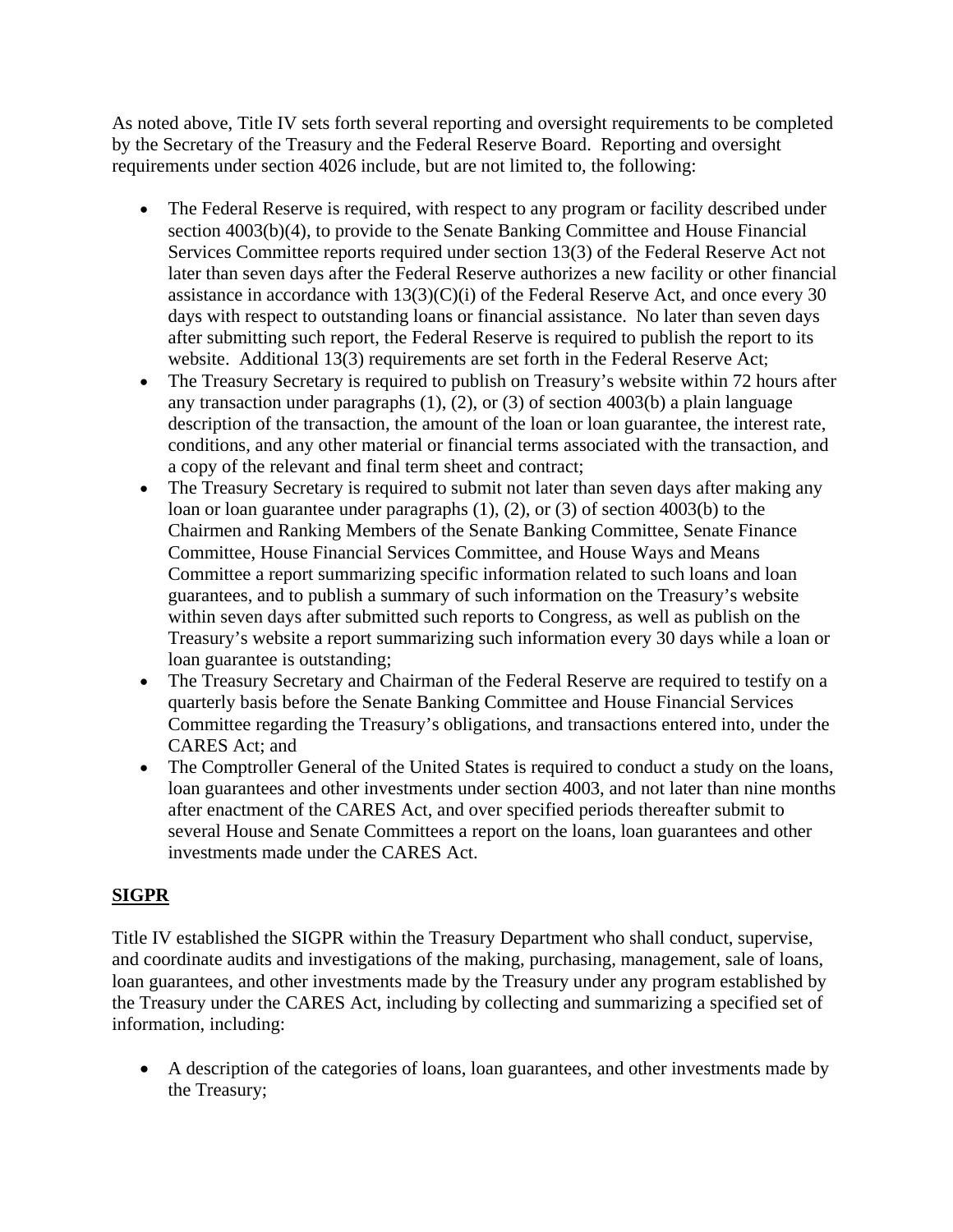- A listing of the eligible businesses receiving a loan, loan guarantee, and other investment made under each category above;
- An explanation of the reasons the Treasury Secretary determined it to be appropriate to make each loan or loan guarantee, including a justification of the pricing and other terms associated with a transaction;
- Information associated with those hired to manage or service each loan, loan guarantee, or other investment made under section 4003; and
- A current estimate of the total amount of each loan, loan guarantee, or other investment made under the CARES Act that is outstanding, the amount of interest and fees accrued and received with respect to each, the total amount of matured loans, the type and amount of collateral, if any, and any losses or gains, if any, recorded or accrued for each loan, loan guarantee, or other investment.

Additionally, not later than 60 days after the date the SIGPR is confirmed, and once every calendar quarter thereafter, the SIGPR is required to submit to Congress a report summarizing the SIGPR's activities during that quarter. The report should include a detailed statement of all loans, loan guarantees, and other transactions, obligations, expenditures, and revenues associated with any program established by the Treasury Secretary under Title IV.

## **Congressional Oversight Commission**

Title IV also created the Congressional Oversight Commission for the purpose of conducting oversight of the implementation of Title IV by the Treasury and Federal Reserve. The Commission has the power to hold hearings, take testimony, receive evidence, and receive and consider reports as the Commission considers appropriate. The Commission is to conduct oversight of the implementation of Title IV by the Treasury Department and Federal Reserve, including their efforts to provide economic stability. The Commission is required to submit reports to Congress not later than 30 days after the first exercise of authority under Title IV of the CARES Act by the Treasury and Federal Reserve. Reports of the Commission shall include the following:

- The Treasury and Federal Reserve's use of authority under the subtitle;
- The impact of loans, loan guarantees, and investments made under the subtitle on the financial well-being of U.S. citizens and the U.S. economy, financial markets, and financial institutions;
- The extent to which information made available on transactions under the subtitle has contributed to market transparency; and
- The effectiveness of loans, loan guarantees, and investments made under the subtitle of minimizing long-term costs to the taxpayers and maximizing the benefits for taxpayers.

I look forward to receiving information regarding the 13(3) programs and facilities, as well as any other information or data as required under Title IV. I encourage your staff to begin to collect and track the necessary data sets so that the applicable timeframes set forth in Title IV can be met when a chair and members of the Congressional Oversight Commission are appointed and the SIGPR is confirmed by the Senate.